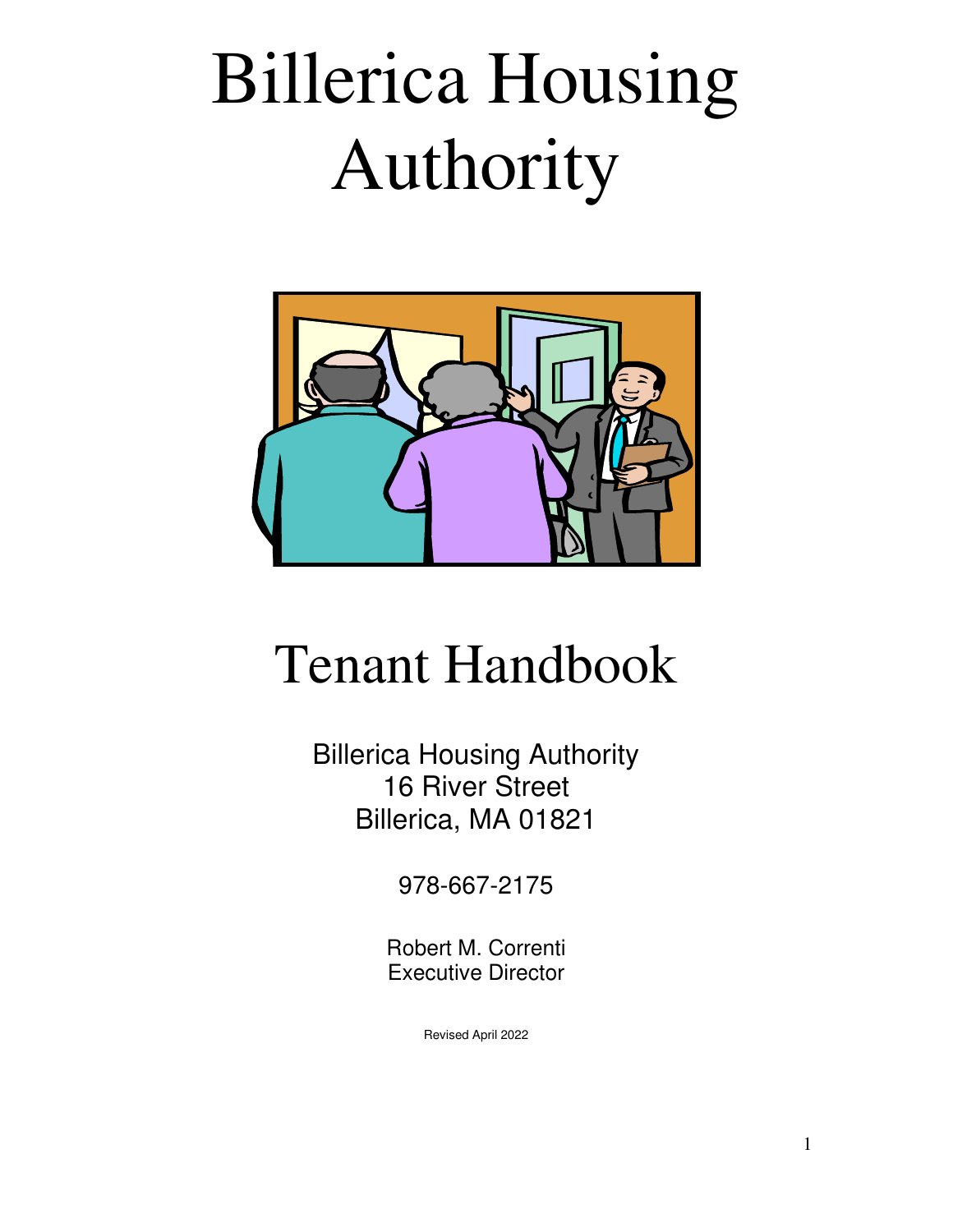Dear BHA Resident,

WELCOME!

The Billerica Housing Authority (BHA) is pleased to welcome you as one of our new residents. I am confident you will find your tenancy with us to be a rewarding and pleasant experience. Our dedicated staff is eager to assist you with any problems you may have as you adjust to your new surroundings.

This handbook will help answer some of your questions about BHA policies and procedures by providing general information about various rules and regulations including; maintenance, repairs, services, parking and care of your unit, etc**.** If you have any questions about an issue you are not clear about, or is not included in this handbook, please call the office.

#### **PLEASE READ THIS HANDBOOK CAREFULLY!!**

It will help make your transition into BHA housing a pleasant and stress free experience.

BHA apartments are modern and well maintained. In order for us to continue offering quality housing, everyone (staff and residents) must contribute and communicate. Respect and consideration of others are the keys to establishing a positive living situation and a sense of community spirit for all. We seek your cooperation in our efforts to achieve this.

We anticipate you will enjoy residing in a BHA apartment. You can be assured all BHA personnel are committed to making your tenancy a positive one.

Please feel free to drop by the office at 16 River Street or call 978-667-2175 if you have any questions about life as a BHA resident. Also, we urge you to frequently check our web site, www.billericahousing.org, for important notices and timely information.

Sincerely,

Executive Director

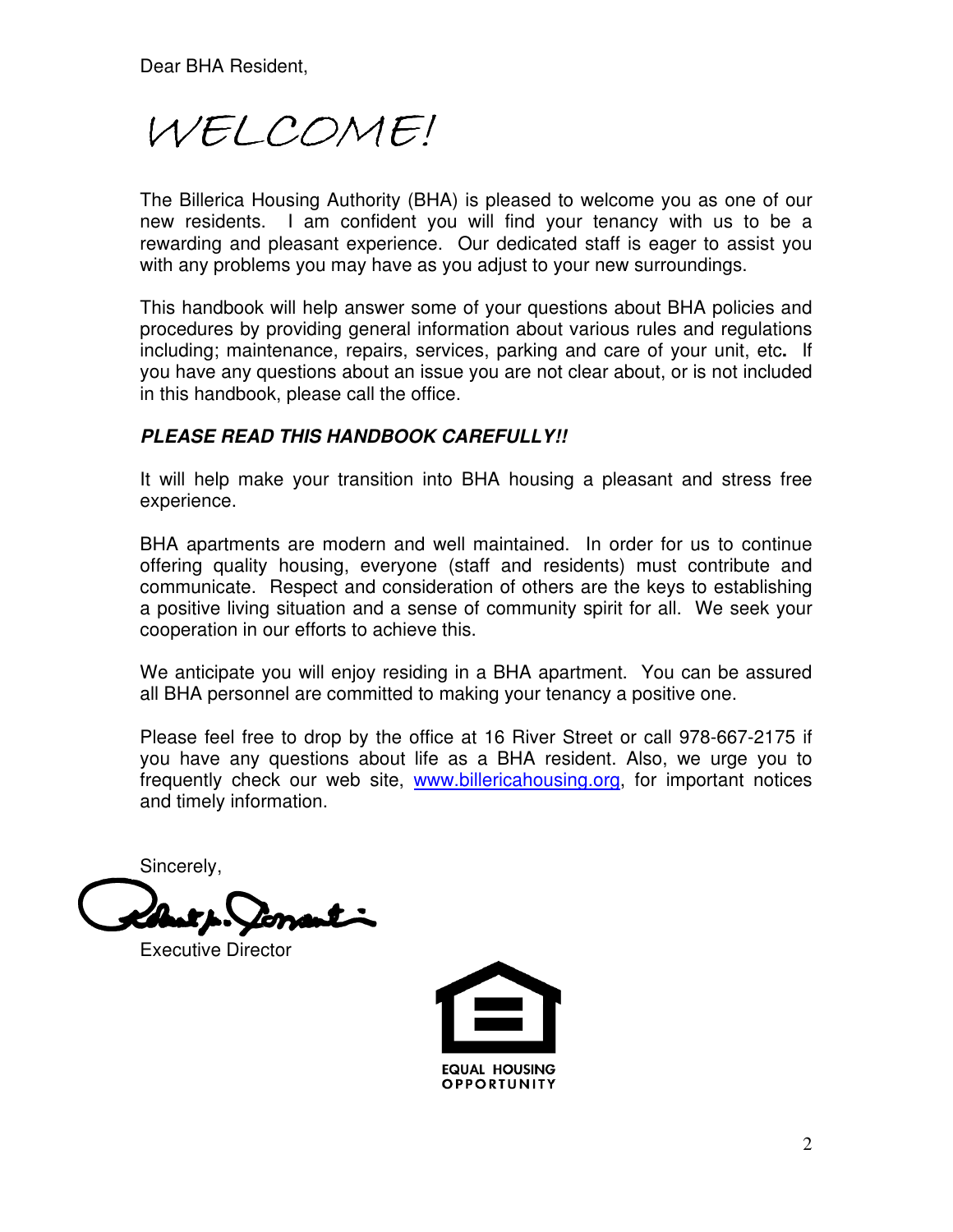#### **BILLERICA HOUSING AUTHORITY STAFF**

| <b>Bob Correnti</b>     | <b>Executive Director</b>                 |
|-------------------------|-------------------------------------------|
| Debbie Souza            | Section 8 Coordinator/Administrative Aide |
| <b>Berlande Edouard</b> | <b>Tenant Selection Coordinator/Clerk</b> |
| Michelle Tenaglia       | <b>Resident Services Coordinator</b>      |
| <b>Mark Simolaris</b>   | Maintenance, 33 Talbot Ave                |
| John Simolaris          | Maintenance, 16 River Street              |
| David Manchester        | Maintenance, 13 River Street              |
| <b>Darrick Yates</b>    | Maintenance, 13 River Street              |
|                         |                                           |

#### **IMPORTANT TELEPHONE NUMBERS**

Billerica Police Dept 911 Billerica Fire Dept 911 Medical Emergency 911 BHA Office 978-667-2175

Resident Services (Katie) 978-989-5487 BHA Fax 978-667-1156

 978-667-1661 BHA email bcorrenti@billericahousing.org dsouza@billericahousing.org bedouard@billericahousing.org khoule@esmv.org

#### **OFFICE HOURS**

BHA regular office hours are Monday thru Thursday from 8:00 am to 4:30 pm and Fridays from8:00 am to 1:00 pm.

#### **MAINTENANCE & REPAIRS**

Any and all repairs to your unit must be done by BHA staff or contractors approved by BHA. Residents are **NOT** allowed to make repairs. All requests for maintenance should be made **to the office** either in person or by phone 978- 667-2175. A work order will be issued by the office and maintenance will complete the repair. Please do not directly ask maintenance staff to make repairs; they cannot perform maintenance repairs without a written work order. If you have a request for an emergency maintenance work order after 4pm or on weekends, please call the main office number (978-667-2175). An Answering Service will take your call and contact the on-call maintenance person. Maintenance will not come in for routine maintenance after 4pm. It will be addressed the next business day.

#### **AFTER HOURS MAINTENANCE EMERGENCY TELEPHONE NUMBER**

For all **after hour** emergency maintenance requests such as lock outs, smell of gas, overflows, leaks, etc., **call the main office number 978-667-2175.** An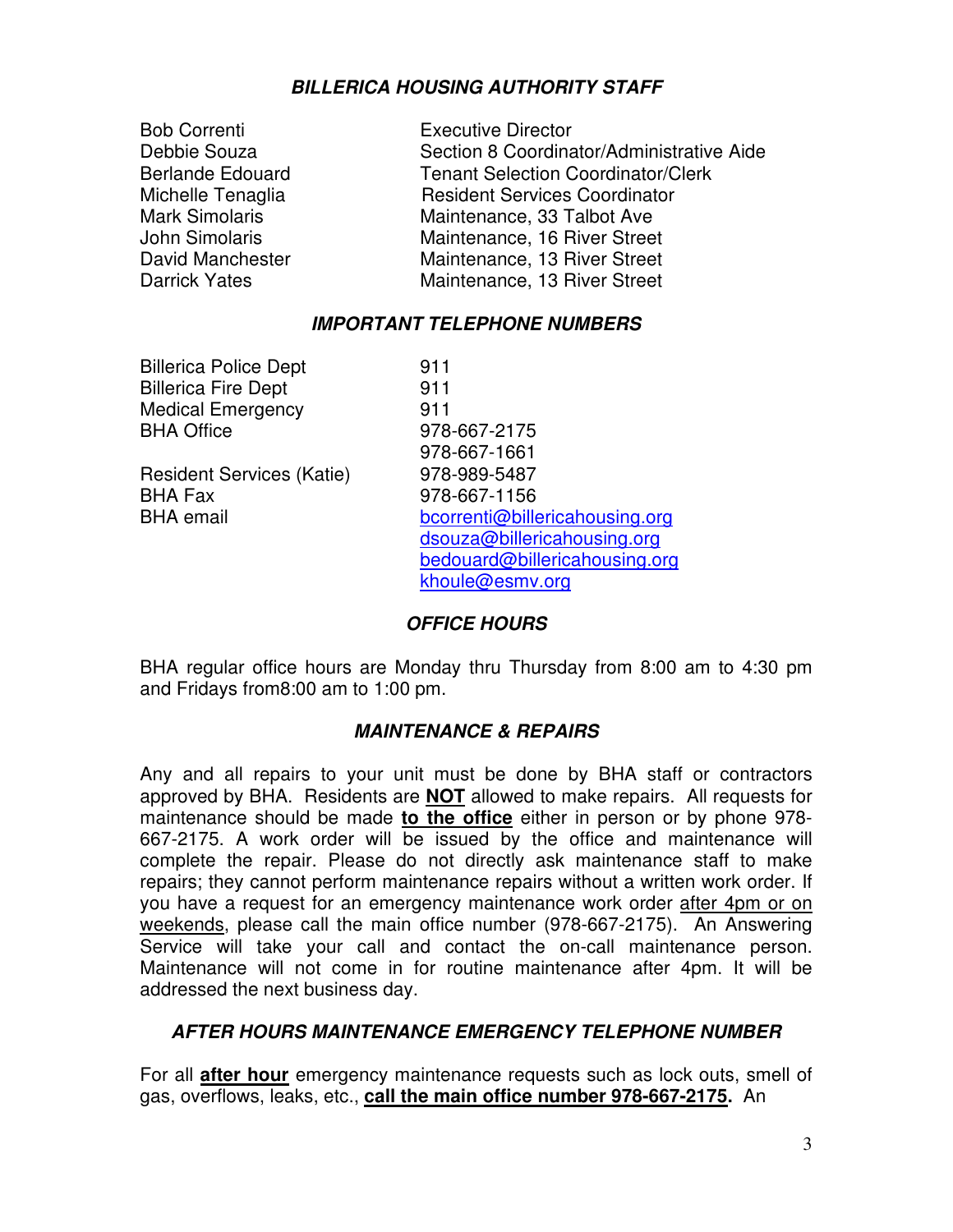Answering Service will answer your call and contact the BHA on call maintenance person.

#### **RENT**

Rent is due no later than the  $5<sup>th</sup>$  of every month. A \$25 late fee will be assessed for rent that is received late. Rent payments should be made by check or money order payable to **Billerica Housing Authority (or BHA).** 

Rent receipts are **not** issued; your cancelled check is your receipt. Anyone submitting a rent check returned by the bank for insufficient funds will be assessed a returned check fee of \$35 and will be required to make future rent payments by money order or bank check. **BHA does not accept cash.**

#### **RESIDENT SERVICES COORDINATOR**

Michelle Tenaglia, BHA Residential Service Coordinator, is available for residents who may need assistance with housekeeping, shopping, transportation and referral for other services. Her telephone number is 978-989-5487 and her office hours are Monday and Thursday 8am-4pm.

She also coordinates the lunch program held during weekdays at 16 River Street. Meals cost \$2 and all BHA residents are eligible. You can sign up at Michelle's office in the 16 River Street Community Room or call to reserve a meal. Reservations must be made in advance. Menus are posted at her office a month in advance and are posted monthly on the BHA web site.

There is also a weekend meal program. If interested, contact Michelle.

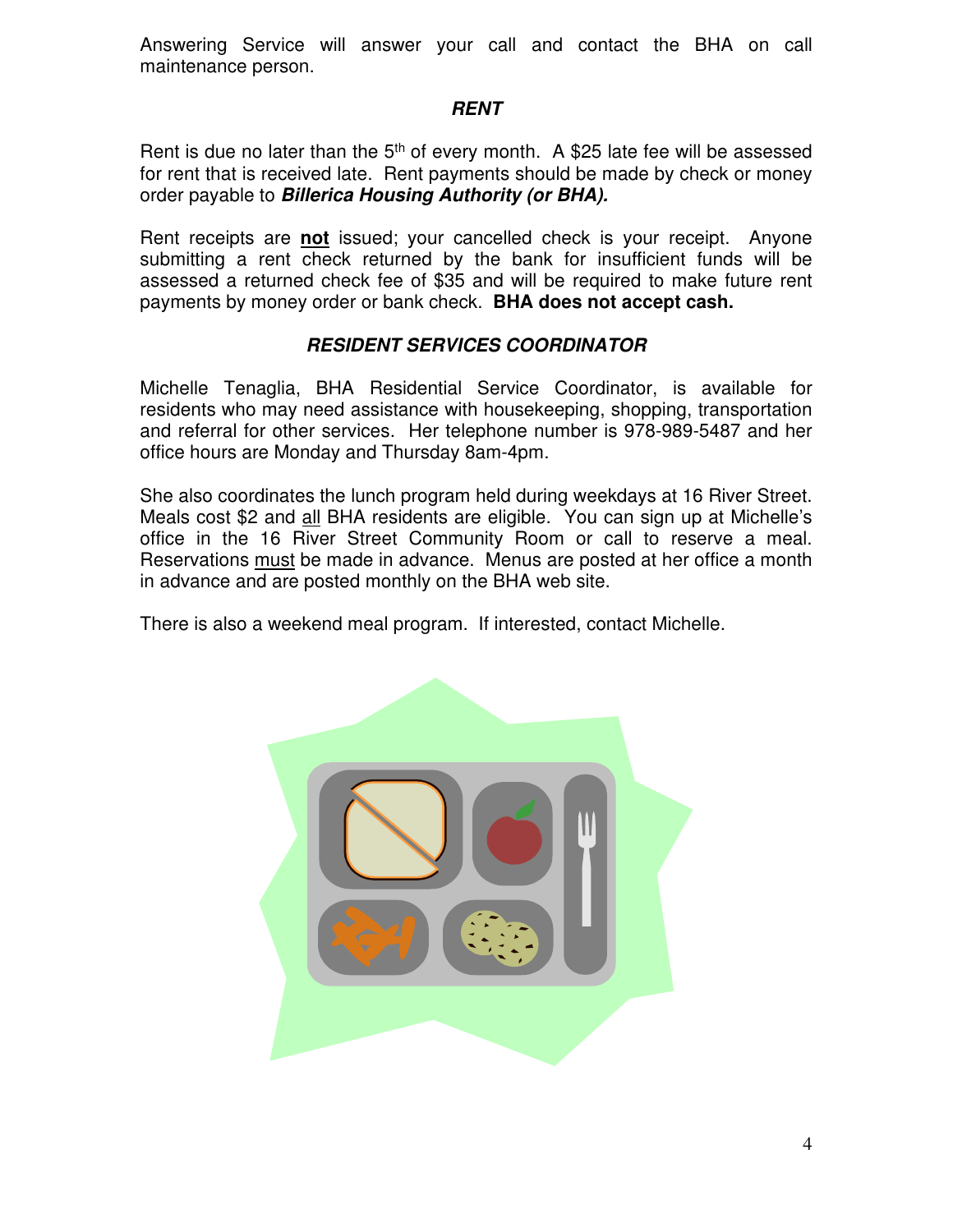#### **BE CONSIDERATE OF YOUR NEIGHBORS**

We ask BHA residents to conduct themselves, at all times, in a polite and considerate manner towards their fellow BHA residents and their guests, as well as BHA staff. This assures a pleasant environment for everyone. Please keep the following in mind:

- 1. Do not shake mops or brooms over railings or porches;
- 2. Do not hang clothing, rugs or anything else over railings. No ornamental flags, hanging materials, banners, etc.;
- 3. Porches, decks and hallways must remain clear of large items at all times;
- 4. Make certain visiting children are supervised at all times. They are not allowed to run through hallways, up and down the stairs, ring doorbells, or knock on doors, etc.;
- 5. Close and lock all doors behind you. Main entry doors should never be left unlocked. Porch doors should always be closed and locked;
- 6. Respect the rights of your neighbors to privacy;
- 7. Respect the rights of your neighbors to the quiet and peaceful enjoyment of their apartment by keeping the noise in your unit to a minimum;
- 8. Be friendly and courteous at all times!

#### **COMMUNITY BUILDING CODE OF CONDUCT**

Each BHA property has a Community Building for use by BHA residents. In order to have a safe and welcoming atmosphere for all residents, guests, staff and visitors we ask all who enter our Community Buildings to adhere to the following Code of Conduct. It is posted at each Community Building for reference.

#### **PLEASE…**

• Treat everyone with respect and dignity at all times.

#### **PLEASE DO NOT…**

- Use abusive, obscene, threatening, harassing, insulting or suggestive language, gestures or behavior;
- Fight, physically abuse, be argumentative or challenge others to an argument or fight;
- Harass anyone at any time;
- Use hate speech or racial, religious epithets and slurs;
- Be under the influence of alcohol or illegal drugs;
- Destroy or damage equipment or property.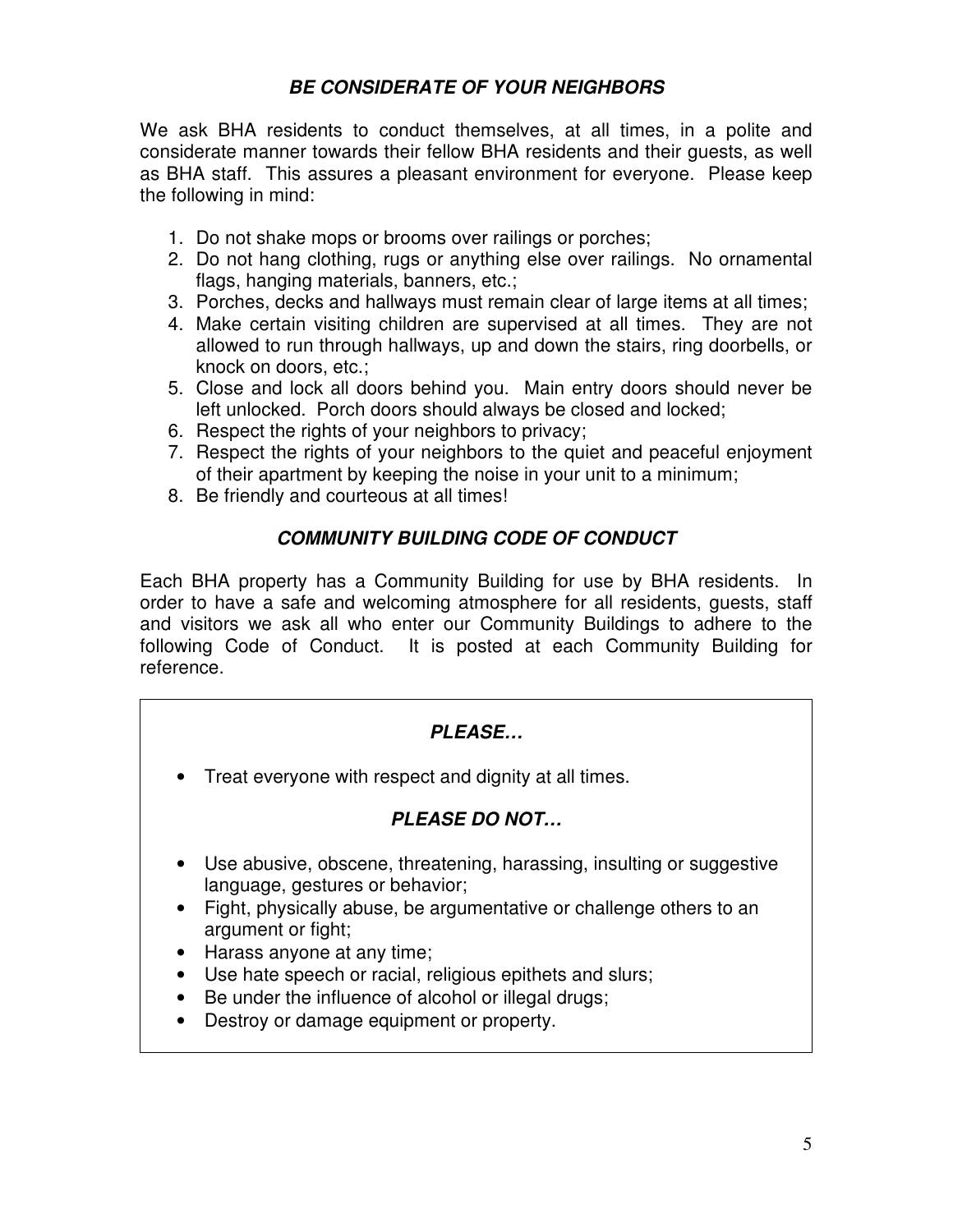#### **EMERGENCY PULL CORDS**

Emergency pull cords are located in the bathroom and bedroom of every apartment at 13 River Street and 16 River Street. When pulled, it will set off a **local** alarm alerting your building neighbors that you need help. It also will release the lock on your front door and a light will go on above your entry door alerting people that you need help. Pull cords must hang freely to the floor and not be obstructed. Please bear in mind the pull cords do **NOT** go directly to Emergency First Responders (Fire and Police)..

#### **NO SMOKING POLICY**

All properties are Smoke Free. Smoking is **NOT** allowed within Twenty-Five feet (25 ft) of all buildings. Please contact the Office for a copy of the policy.

#### **INSPECTIONS**

BHA conducts semi-annual inspections of all apartments. It may also be necessary to inspect your apartment at other times. Inspections will be done at reasonable hours and prior written notice will be given unless it is determined to be an emergency situation.

#### **INSURANCE**

BHA does not provide insurance to cover your personal belongings or furniture and is not liable for any theft, loss or damage to such property. Each resident is encouraged to carry their own insurance on personal property and furniture.

#### **LAUNDRY**

Coin operated washers and dryers are located in each BHA property for your convenience. Please treat these machines as if they were your own. Be considerate of others; use only 1 machine at a time. Hours of use are posted. These facilities are for use by and for BHA residents and homemakers of BHA tenants only.

#### **BUZZER**

Each building is equipped with a buzzer allowing you to open the main entry door. Please familiarize yourself with the buzzer panel on your wall and its operation. If you are unsure how to operate your buzzer, ask the maintenance staff.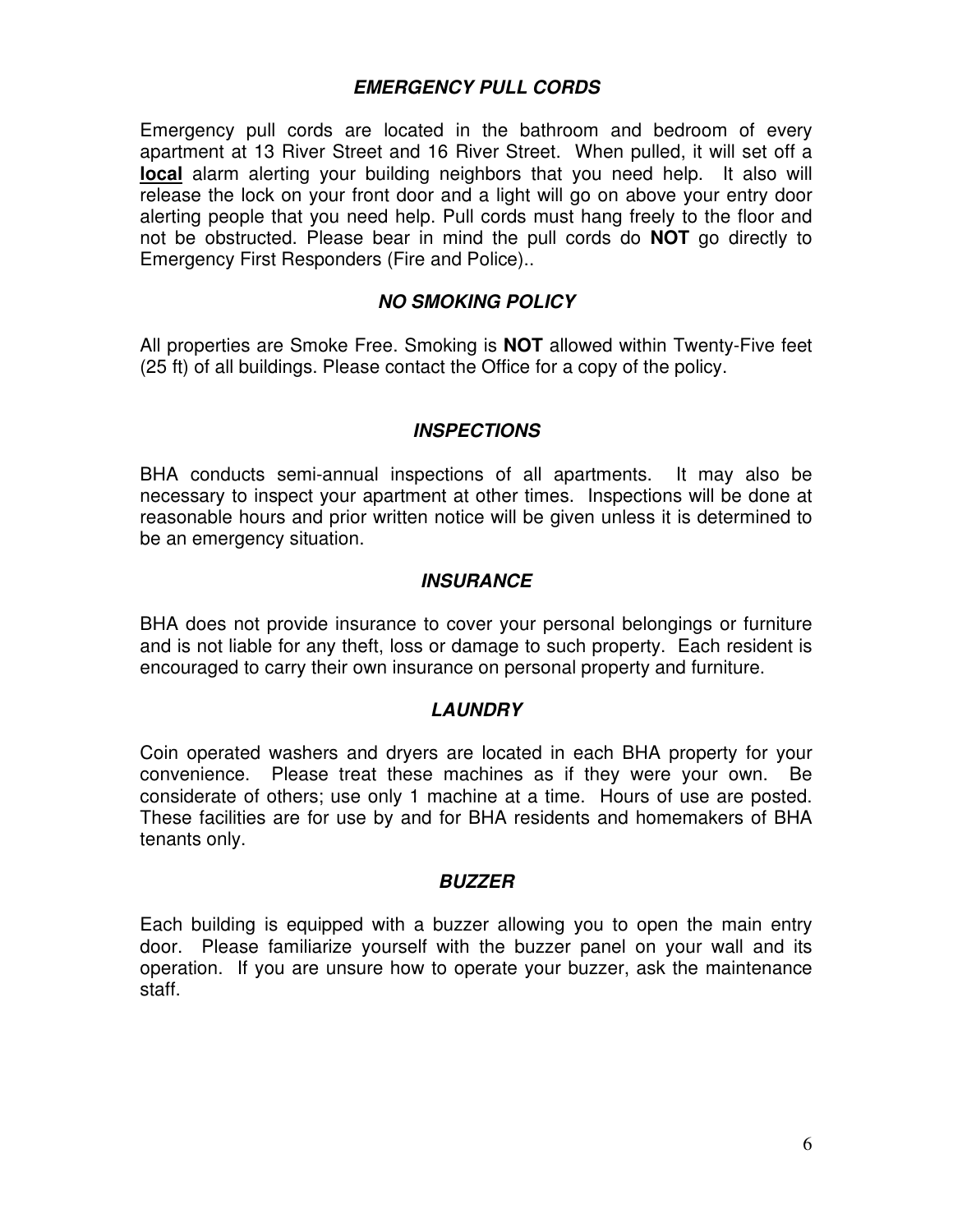#### **LOCKOUTS**

If you should lock yourself out of your apartment, follow these instructions;

- 1. If locked out during regular office hours (Mon Fri, 8am 4pm), call or go to the office. Maintenance will be contacted to let you in. If locked out after hours or on weekends, **call the main office number 978-667-2175.** An Answering Service will answer your call and contact the BHA on call maintenance person.
- 2. There is a \$10 fee for all after hour lock out calls. Please, DO NOT call the Fire Department.



### ALWAYS REMEMBER YOUR KEYS!!

#### **PAINTING OR ALTERATIONS**

When you move into your apartment it will be completely renovated and will not require painting or alterations. Please keep the following in mind:

- 1. Wallpaper, contact paper or adhesive paper is **NOT** allowed under any circumstances.
- 2. Colored paints are **NOT** allowed.
- 3. Fixtures or appliances that attach to the walls or ceilings are **NOT** allowed.
- 4. You may hang pictures, paintings, mirrors, etc., from the walls with small nails.
- 5. Alterations are **NOT** allowed.

#### **CLEANING**

BHA does not clean apartments for residents! It is up to you to clean your apartment, clean outside your door and hallway and to defrost your refrigerator (if you do not have a frost free model). If you need assistance with housekeeping, contact Michelle Tenaglia. It is important that you clean your stove, oven and counter tops. Please do not cut anything on the counter tops. You should clean the interior of your own windows; they pull in for easy cleaning. If you are unsure how to operate your windows, ask the maintenance staff.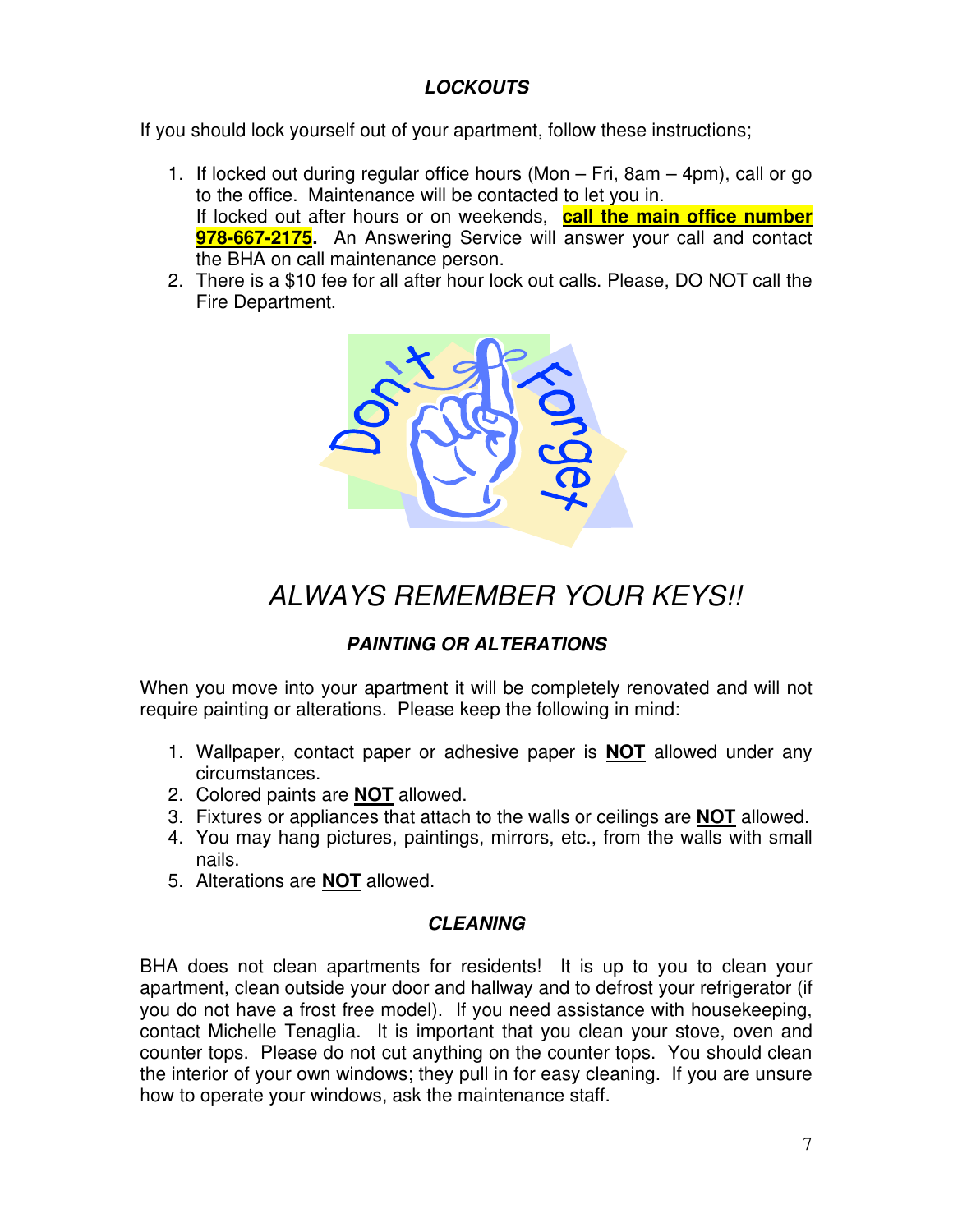#### **UTILITIES (Gas & Electricity)**

The cost of gas and electricity is paid by BHA. It is expensive and constantly rising. Please be wise and prudent in your use of both utilities. Try not to set your thermostat above 68 degrees at night. When leaving your apartment make sure all appliances are turned off. Never have the heat on with windows open.

#### PLEASE CONSERVE ENERGY & KEEP UTILITY COSTS DOWN!

#### **USE OF SPACE HEATERS**

As Space Heaters are found to be a top cause of building fires and pose a serious risk to Billerica Housing Authority residents and property, the Billerica Housing Authority prohibits the use of portable Space Heaters.

Should a resident have heating issues, it is important and necessary that these issues be reported immediately to the Office. Bringing forth heating issues or concerns serves several benefits: (1) identifying areas in need of service, (2) supporting efficient and environmentally responsible heating, and (3) negates the reliance on portable Space Heaters for supplemental heat.

Portable Electric Space Heaters are permitted for **emergency use on a temporary** basis provided:

- 1. It is an emergency as determined by the Billerica Housing Authority;
- 2. The use is temporary;
- 3. The portable Electric Space Heaters are provided by the Billerica Housing Authority;

#### **FEEDING STRAY ANIMALS & BIRDS**

Feeding of any animals or birds outside the apartments is **STRICTLY PROHIBITED.** It attracts stray cats and dogs, squirrels and may also attract rats. Please be considerate of your neighbors and **DO NOT** feed birds or animals.

#### **STORAGE**

There is **NO** storage area available except in your apartment. If you have any large items that do not fit in your apartment, please arrange to have them stored professionally or kept by a family member.

#### **GARBAGE & TRASH**

Some units may be equipped with a garbage disposal in the kitchen sink. This is meant to break up small pieces of food when rinsing off your plate and should be used every time food goes down the drain. When using the disposal, run cold water and turn the disposal on for 5-10 seconds. The garbage disposal should not be used as an in-sink trash can.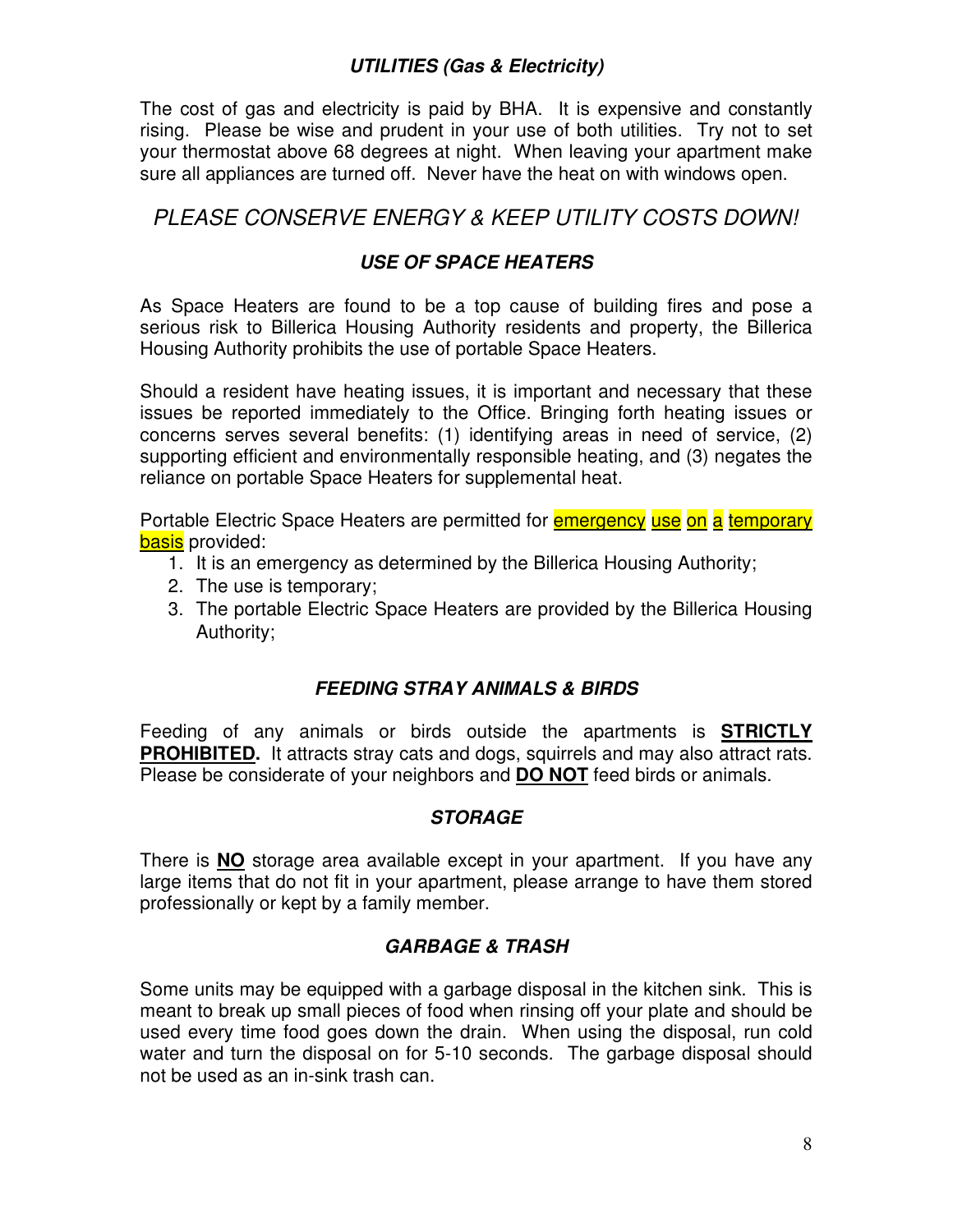The following items should **NEVER** be put into your disposal: fruit peels, egg shells, potato peels, animal bones, pits or seeds from fruits or vegetables, grease, pasta, rice (it swells and will block the drain), asparagus, lettuce, celery, corn husks and artichokes.

Please put all trash in plastic bags, tightly secure it and place in the dumpsters provided. Do not pile trash outside your unit on the porch or near the doorway. Please do not put garbage in the trash; it creates odors and attracts small animals.

Dumpsters are available on site for you to place your trash. Pick-up day varies by property. Recycle dumpsters are available for recyclables-DO NOT places plastic bags in the Recycle Dumpster.

#### **EMERGENCY PLAN**

Should it be necessary to evacuate the buildings for any reason (power outage, fire, severe weather, no heat, etc), those tenants who are able to get to family or friends should do so. Those who cannot will be transported to temporary emergency shelter at either the Senior Center, the High School or will be put up at a hotel if necessary. This will be coordinated by BHA and the Billerica Fire and Police Department emergency personnel.

#### **FIRE DRILL INSTRUCTIONS**

#### **FIRE DRILL**

In the case of a fire drill exercise; when the alarm sounds, please take your keys, close your apartment door, leave the building immediately through the main stairwell and go directly to the Community Room. No one will be allowed back into their apartment until the Fire Department gives the OK.

#### **ACTUAL FIRE**

In the case of an actual fire, depending on the location of the fire, all tenants will exit via the front or rear door and go directly to the Community Room where we will conduct a head count.

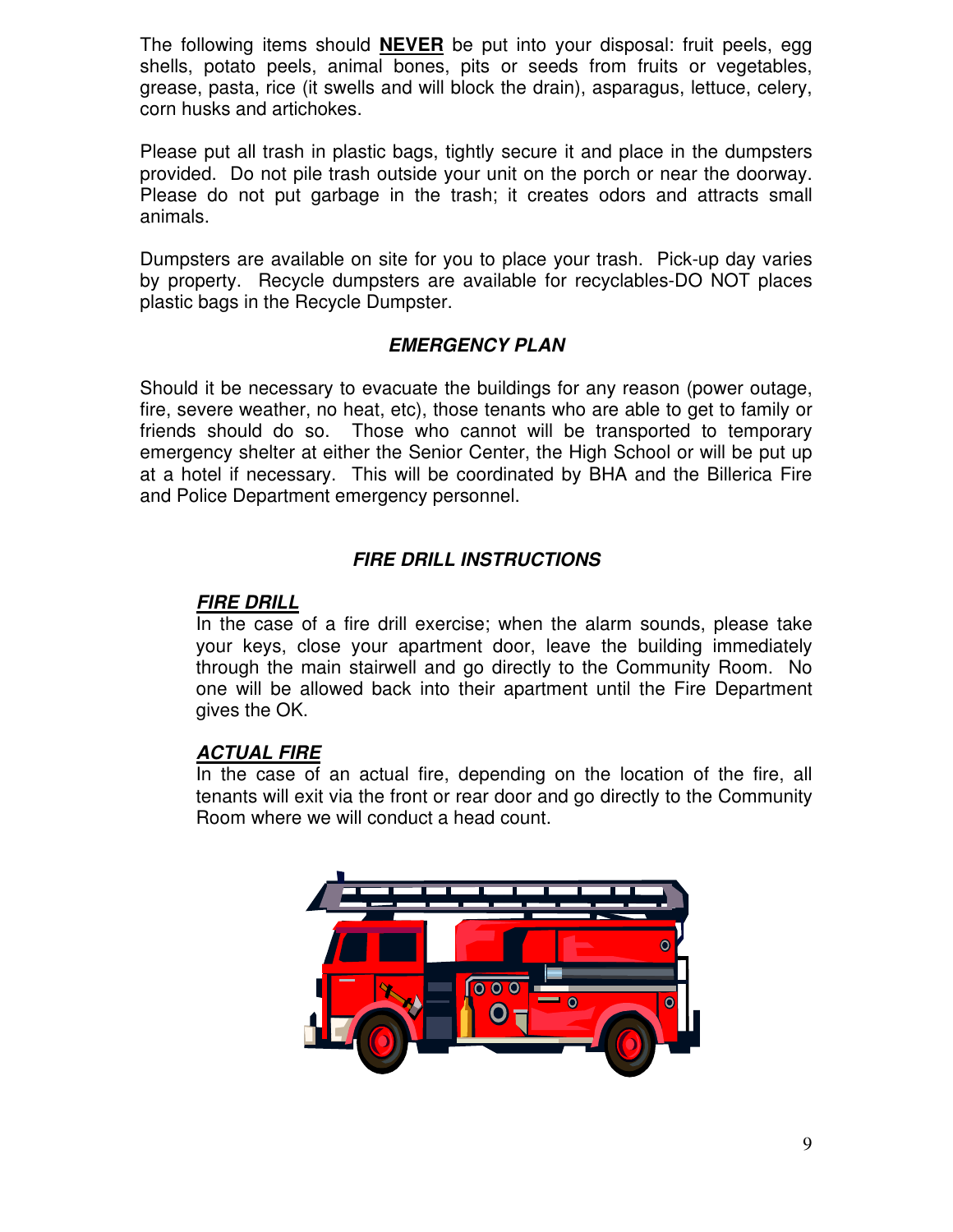#### **PARKING**

Parking at BHA is limited. Following these rules will help make it easier for all.

- 1. Speed limit for all vehicles driving within BHA property is **5 MPH.** Please obey this limit at all times and be sure your guests do also;
- 2. There is **NO ASSIGNED PARKING** for BHA residents;
- 3. Overnight guests (for 13 River Street and 16 River Street) must park in the 16 River Street rear upper lot;;
- 4. Assigned handicapped spaces are designated for residents in handicapped modified apartments. See the office for details.
- 5. Vehicles must be parked only in areas designated for parking. Parking in Fire Lanes is prohibited at all times;
- 6. Tenants should not request others to move their vehicles from a particular spot as there is no assigned parking;
- 7. No visitor shall park their vehicle on BHA property between the hours of 12am to 8am without prior written approval from BHA.
- 8. Vehicles must be operated safely and responsibly at all times so as not to cause damage to BHA property or unnecessary disturbances such as noise and/or smoke;
- 9. Making repairs to vehicles is not allowed on BHA property;
- 10. Abandoned or unregistered vehicles are not allowed on BHA property;
- 11. BHA residents will be issued a BHA parking sticker to be clearly displayed on their vehicle. A sticker can be obtained at the office. An Overnight Guest Parking Permit may be obtained at the Office;
- 12. Use of BHA parking areas is entirely at the risk of the vehicle owner/operator. The BHA is not responsible for damage to vehicles or property.

#### **SNOW REMOVAL**

Residents will be asked to move their vehicle so snow removal can be done as quickly and efficiently as possible. BHA staff **cannot** move resident's vehicles because of liability, so please do not ask. Once removal is completed, move your vehicle back. If you have questions about moving your vehicle, call the office. Snow Notices are given prior to winter explaining the procedure at each property.

#### **PETS**

Pets are not allowed unless a tenant has met all the requirements. You must complete a Pet Waiver Request and submit all required information, including a Pet Deposit of \$160 prior to having a pet. Please contact the office for complete details.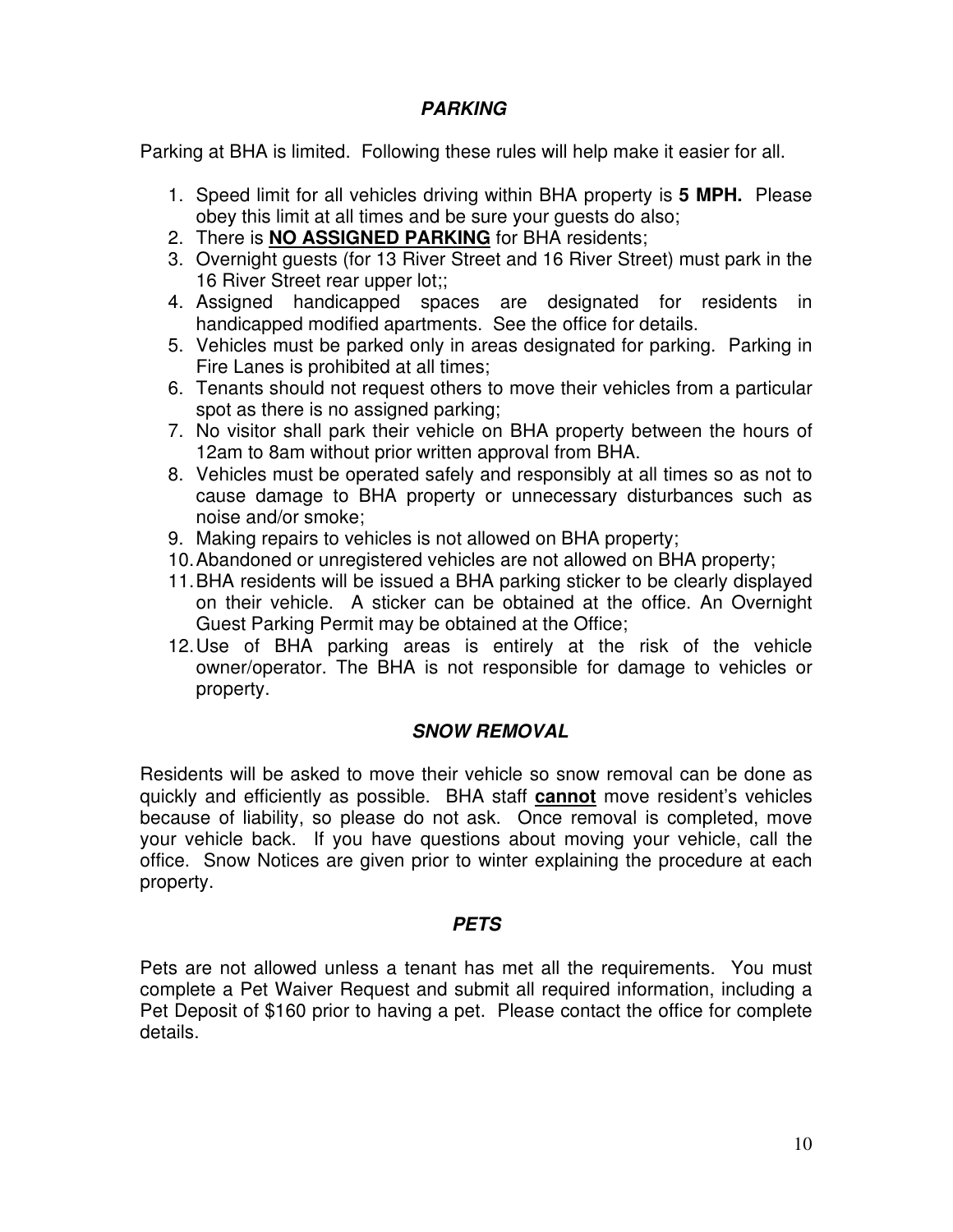#### **PRIMARY RESIDENCE**

Regulations require your BHA apartment to be your primary place of residence for 9 months during any 12 month period. The maximum amount of time you can be away from your unit is 3 months. Also, you cannot sublet your unit while you are away or at any other time. Please inform the office if you are going to be away for more than a few days.

#### **TRANSPORTATION SERVICES**

**Road Runner** - The LRTA Road Runner Service is a demand-responsive, dial-aride transportation service for elderly and mobility impaired individuals. All LRTA Road Runner vehicles are wheelchair-lift equipped and provide curb-to-curb service. Any person at least 60 years of age or any individual who is physically unable, by reason of either a chronic or temporary condition, to drive a car or use regularly scheduled fixed-route bus service is eligible to use LRTA Road Runner Service. To schedule Road Runner Service, call at least 24 hours in advance to make arrangements.

For service and/or further information call 978-670-5775 between the hours of 8am to 5pm on weekdays.

**Council on Aging (COA) Van Service** – On Mondays and Tuesdays only, the COA van will take pick and take seniors to the Senior Center. The van will also provide seniors with rides to medical appointments and errands in Billerica only. Call Ruth at 978-671-0916 x229 to schedule an appointment or for more information. A 2 day notice is required.

#### **TELEPHONE & TELEVISION**

BHA encourages all residents to have a telephone installed in their apartment. Telephones should be installed only where a jack is provided. No additional jacks may be installed. Please provide the office with your telephone number.

All buildings have been wired for Cable TV. If you would like cable TV, call Comcast Cable or Verizon Cable.

#### **FILE OF LIFE**

The Billerica Health Department and BHA urges each resident to complete a **FILE OF LIFE KIT.** This is a list of important personal medical information and family identification available in case of a medical emergency. Please contact the Billerica Health Department at 978-671-0932 for more information.

#### **VISITORS & GUESTS**

You are welcome to have visitors and guests in accordance with the terms of your Lease. Please inform your guests to not park in the fire lanes or along driveways. Also, remember you are responsible for all actions and behavior of your guests.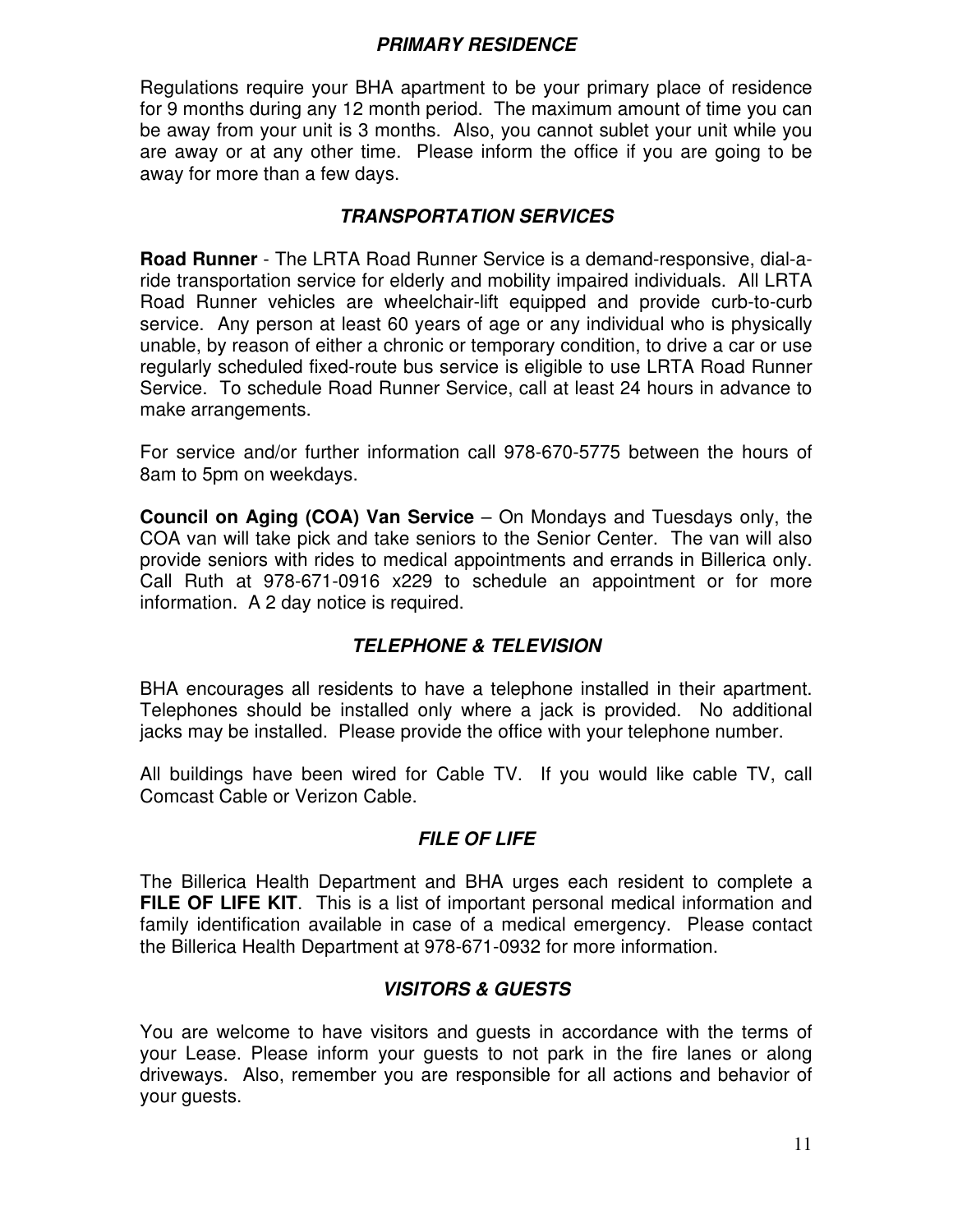

#### **BHA NO TRESPASSING POLICY**

BHA property is to be used only by residents, staff and invited guests. All others are hereby notified that the property is not open to the public for any reason at any time. The purpose of this policy is to prevent uninvited, non-licensed, nonresidents from entering or using BHA property except as otherwise allowed by law.

- 1. BHA shall post "No Trespassing" signs where appropriate;
- 2. BHA shall give oral or written notice not to trespass, in addition to the posted notice whenever feasible, to anyone it finds on BHA property who is not a resident or invited guest or licensee;
- 3. Residents are encouraged to inform their guests that they are permitted to enter the property to visit the resident and for no other reason. Guests shall not make use of BHA facilities unless accompanied by the resident or a member of the resident's household. Residents are reminded they are responsible for the conduct of their guests in accordance with their lease;
- 4. Anyone not complying with a No Trespass Order shall be subject to prosecution;
- 5. BHA shall enforce the lease by its own terms in accordance with applicable laws;
- 6. Any person desiring access to BHA property or facilities other than as noted above should make appropriate arrangements with BHA through the Executive Director;
- 7. Upon written notification by any resident that a person whom BHA has designated as a trespasser is in fact the invited guest of that resident, BHA shall take all appropriate steps to rescind the No Trespass notice pertaining to that person, including notification to the Billerica Police Department of the rescission of the notice;
- 8. Notice of this policy shall be given to BHA staff and all residents;
- 9. If the Department of Housing & Community Development (DHCD) adopts any new regulation that differs from this policy, while this policy remains in effect, BHA shall apply forthwith to DHCD for a waiver or comply with said regulation. If a waiver is denied, the BHA will comply with said regulation; however, the existence of this agreement shall in no way prejudice the right of any resident to challenge the legality of said regulation.

#### **POLICY ON BEDBUG CONTROL**

: Bedbug infestations have become a serious problem in housing throughout the country. Public Housing properties are not immune to infestations. Bedbugs are considered a pest of significant public health importance by the EPA and the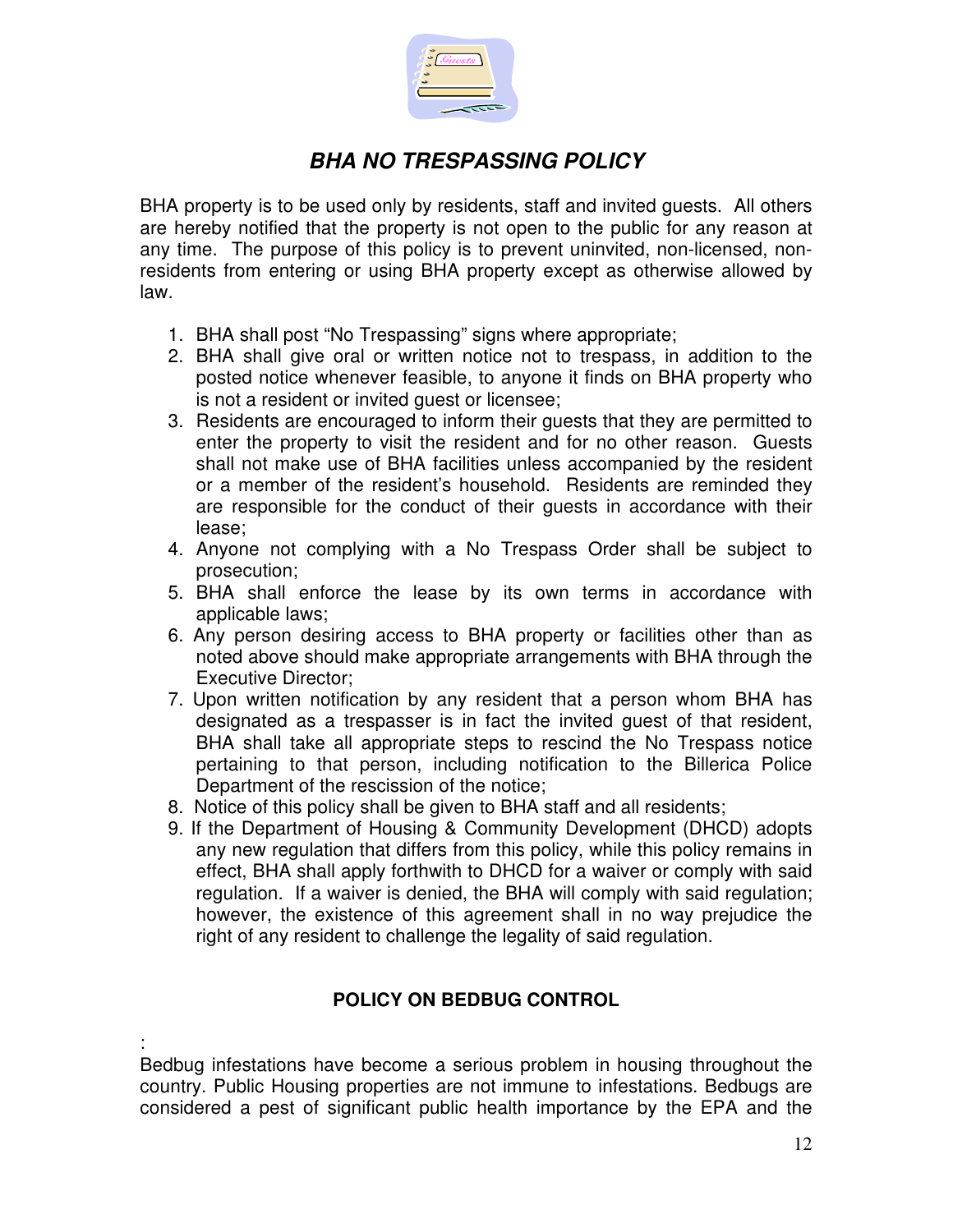Centers for Disease Control and Prevention (CDC). This details the Billerica Housing Authority's (BHA) policy regarding the prevention and control of bedbug infestations. This policy may be amended from time to time as circumstances merit.

Excess clutter can provide bedbugs with more places to hide, making early detection and targeted control difficult. The best approach to bedbug management is to prevent an infestation from occurring in the first place. Accordingly, the BHA requires tenant's (and each household member and guests) to fulfill their lease obligations, specifically "To keep (and to cause each household member and guest to keep) the leased premises in a clean and sanitary condition and promptly to remedy any lack of cleanliness or lack of sanitary condition. Tenants shall not create any condition which is likely to attract rodents or insects, to cause offensive odors, or to endanger the health of a person. Tenant and household members shall comply with all applicable obligations imposed upon them by the State Sanitary Code" (Section I of Lease). The BHA will periodically involve tenants in education for pest management so tenants may learn to identify bedbugs, create unfriendly environments for pests, and be more knowledgeable to report suspicions of bugs as soon as possible. However, any pest management program cannot be successful without tenant cooperation.

#### **ACTION PLAN:**

- 1. The BHA Office is to be promptly notified (by staff, tenants, household members, guests) of suspected bedbug activity;
- 2. Within one (1) business day, the BHA will notify a Pest Management Professional (PMP);
- 3. The PMP will conduct an inspection of the suspected dwelling unit(s) and will advise the BHA of its findings;
- 4. Should the PMP findings confirm the presence of bedbugs, the BHA will notify the adjacent (surrounding) units (i.e. above, below, left and right). Tenants of these units shall permit the PMP to access units for inspection;
- 5. Upon notification by the PMP, the BHA will, within two (2) business days, notify the Billerica Board of Health of the findings and location of the infestation;
- 6. The PMP will implement a treatment plan appropriate to the infestation and provide instructions to the tenant regarding treatment:
	- i. Tenants shall cooperate with the BHA and the PMP in the inspection and treatment of unit(s);
	- ii. Tenants of infested units are obligated to follow the recommendations of the PMP;
	- iii. Until the PMP declares the infestation eradicated, tenants of infected units are also instructed to launder their clothing and linens, placing items in plastic bags so as not to spread bed bugs during transport to the laundry. Only new bags should be used and used only once. After use, bags should be sealed before